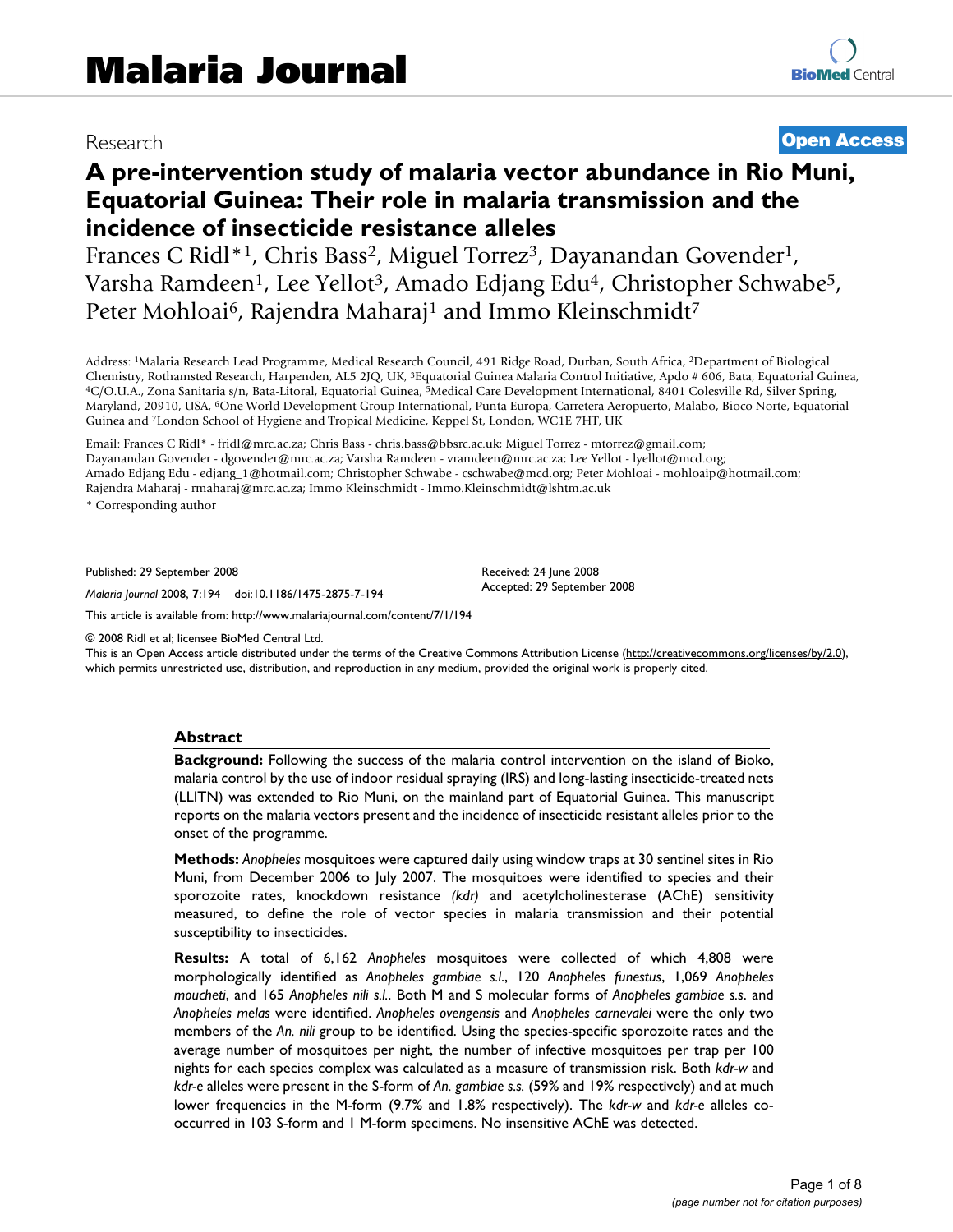**Conclusion:** *Anopheles gambiae s.s*, a member of the *Anopheles gambiae* complex was shown to be the major vector in Rio Muni with the other three groups playing a relatively minor role in transmission. The demonstration of a high frequency of *kdr* alleles in mosquito populations before the onset of a malaria control programme shows that continuous entomological surveillance including resistance monitoring will be of critical importance to ensure the chosen insecticide remains effective.

# **Background**

Malaria is a major endemic disease in Rio Muni, the mainland part of Equatorial Guinea situated at 1.512°N 10.267° on the west coast of Central Africa. Estimates from a *Plasmodium falciparum* prevalence survey conducted in 2007 among children between two and 15 years of age showed site-specific parasitaemias to vary from 54% to 89% with an average of 72% (unpublished data I. Kleinschmidt and L. Benavente). Following the success of the Bioko Island Malaria Control Project (BIMCP) [\[1,](#page-6-0)2] malaria control has been extended to Rio Muni under the Equatorial Guinea Malaria Control Initiative (EGMCI) by a staged roll-out of indoor residual house spraying (IRS) in Litoral and Kie-Ntem provinces and long-lasting insecticide-treated net (LLITN) distribution in the other two provinces (Cento Sur and Wele Nzas). Extensive information and education campaigns are being conducted and all areas will benefit from the introduction of free artemisinin-based combination therapy starting in July 2008. This initiative, to substantially reduce malaria on the mainland using IRS and LLITNs is being funded by the Global Fund to fight Aids, Tuberculosis and Malaria (GFATM) and Marathon Oil Company and is run in partnership with the government of Equatorial Guinea, Medical Care Development International (MCDI), One World Development Group International (OWDGI), Medical Research Council of South Africa (MRC), Harvard and Yale Universities and the London School of Hygiene and Tropical Medicine.

The tropical all year round humid climate and the many rivers and streams, both fast and slow flowing, provide ideal breeding conditions for different malaria vectors. Earlier studies have shown *Anopheles gambiae sensu lato (s.l.)* and *Anopheles funestus* to be the major vectors of malaria on the mainland of Equatorial Guinea [3-5]. This paper reports on the composition, density, infectivity, knockdown resistance (*kdr*) and insensitive acetylcholinesterase (iAChE) status of malaria vector species exiting houses through window traps before the start of the intervention.

#### **Materials and methods** *Entomological monitoring*

In November 2006, window traps were installed at six houses at each of 30 sentinel sites selected in each of the four provinces (Figure 1); eleven sites in the coastal province, Litoral, which includes Bata, the principle city on the mainland, five sites in Centro Sur which comprises the centre of the mainland, six sites in Kie Ntem in the northeast and eight sites in Welas Nzas in the south-east. The extensive distribution of the sentinel sites throughout the country facilitated localized monitoring of malaria vectors. These data are useful for evaluating the effectiveness of IRS and LLITNs and for long term planning regarding choice of appropriate insecticide.

Mosquito collections from window traps were described previously by Sharp *et al* [2]. Briefly, the contents of window traps were emptied daily by the home owner into pre-labelled specimen jars containing isopropanol. Night control sheets specifying the nights worked were documented and both jars and sheets were collected and replaced at four week intervals. Mosquitoes were collected during an eight month period, from December 2006 to July 2007, before the start of the first spray round to establish a baseline for comparison between pre- and postintervention periods.

#### *Identification of vector species, molecular forms,* **kdr** *and AChE mutations*

Mosquitoes were separated into *Culicinae* and *Anophelinae* and counted. Anophelines were morphologically identified into *An. gambiae s.l., An. funestus, Anopheles moucheti* and *Anopheles nili s.l.*, using the keys described by Gillies and De Meillon [6], Gillies and Coetzee [7] and Hervy *et al* [8] and, subsequently, stored in isopropanol.

DNA was extracted from the head and thorax [[9](#page-6-1)] of a subsample of mosquitoes to determine family member species using Polymerase Chain Reaction (PCR). The protocols of Scott *et al* [\[10](#page-6-2)], Koekemoer *et al* [11], Kengne *et al* [12,13] were used to identify family members of *An. gambiae s.l., An. funestus*, *An. nili s.l*. and *An. moucheti* respectively and the molecular forms of *An.gambiae sensu stricto (s.s.)* were determined according to the method described by Fanello *et al* [14]. The presence of the west-African Leu-Phe and east-African Leu-Ser *kdr* mutations was determined in 505 *An. gambiae s.s* individuals using the Taq-Man PCR protocol described by Bass *et al* [15]. A new TaqMan assay devised by Bass *et al* [16] was used to determine *Plasmodium falciparum* sporozoite rates. Insensitive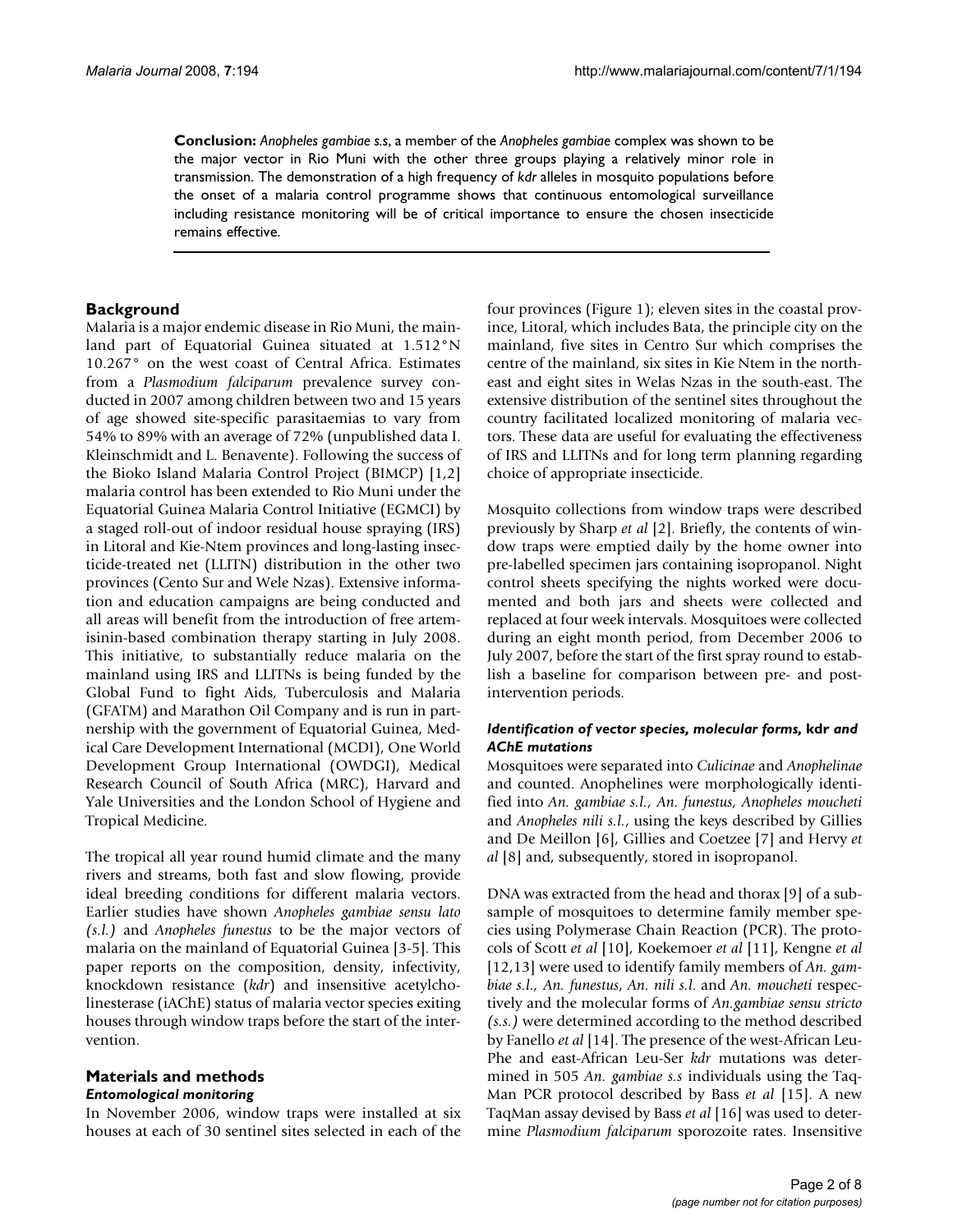

Figure 1 **Map of the sentinel sites in the four provinces of Rio Muni, Equatorial Guinea.**

AChE was determined using the PCR method described by Weil *et al* [17].

# *Transmission risk*

The number of infective mosquitoes per trap per 100 nights for each species complex was calculated as a measure of transmission risk.

# *Sequence analysis of* **kdr**

The results of *kdr* genotyping using the TaqMan assay were verified by sequencing the relevant region of the sodium channel gene in 50 of the 505 samples analysed. This was carried out using two primers (MosF1, 5'-GATAATGT-GGATAGATTCCCCG-3 and MosR1, 5'-CGTTGGTGCA-GACAAGGATG-3') flanking the mutation site. PCR reactions (25 μl) contained 1 μl of genomic DNA, 12.5 μl of 2× PCR master mix (Promega) and 100 ng of each primer. PCR products were ethanol precipitated and direct sequenced using an internal primer (MosSeq1 5'-CCAT-GATCTGCCAAGATGGA-3') and the ABI BigDye Terminator Cycle Sequencing kit followed by analysis on a 310 Automated DNA Sequencer (PE Applied Biosystems).

# *Statistical analysis*

The genotypic frequencies at the kdr locus were compared to Hardy-Weinberg expectations using the exact test procedures implemented in GenePOP (ver.3.4) software [18].

# **Results**

# *Mosquito collections and molecular identification*

A total of 6,162 *Anopheles* mosquitoes were collected of which 4,808 (78%) were morphologically identified as *An. gambiae s.l.*, 120 (2%) *An. funestus*, 1,069 (17%) *An. moucheti* and 165 (3%) *An. nili s.l.* (Table 1). The four identified family groups were found sympatrically in all four provinces. Large variations in mosquito numbers and mosquito species composition existed between sentinel sites and also between different months.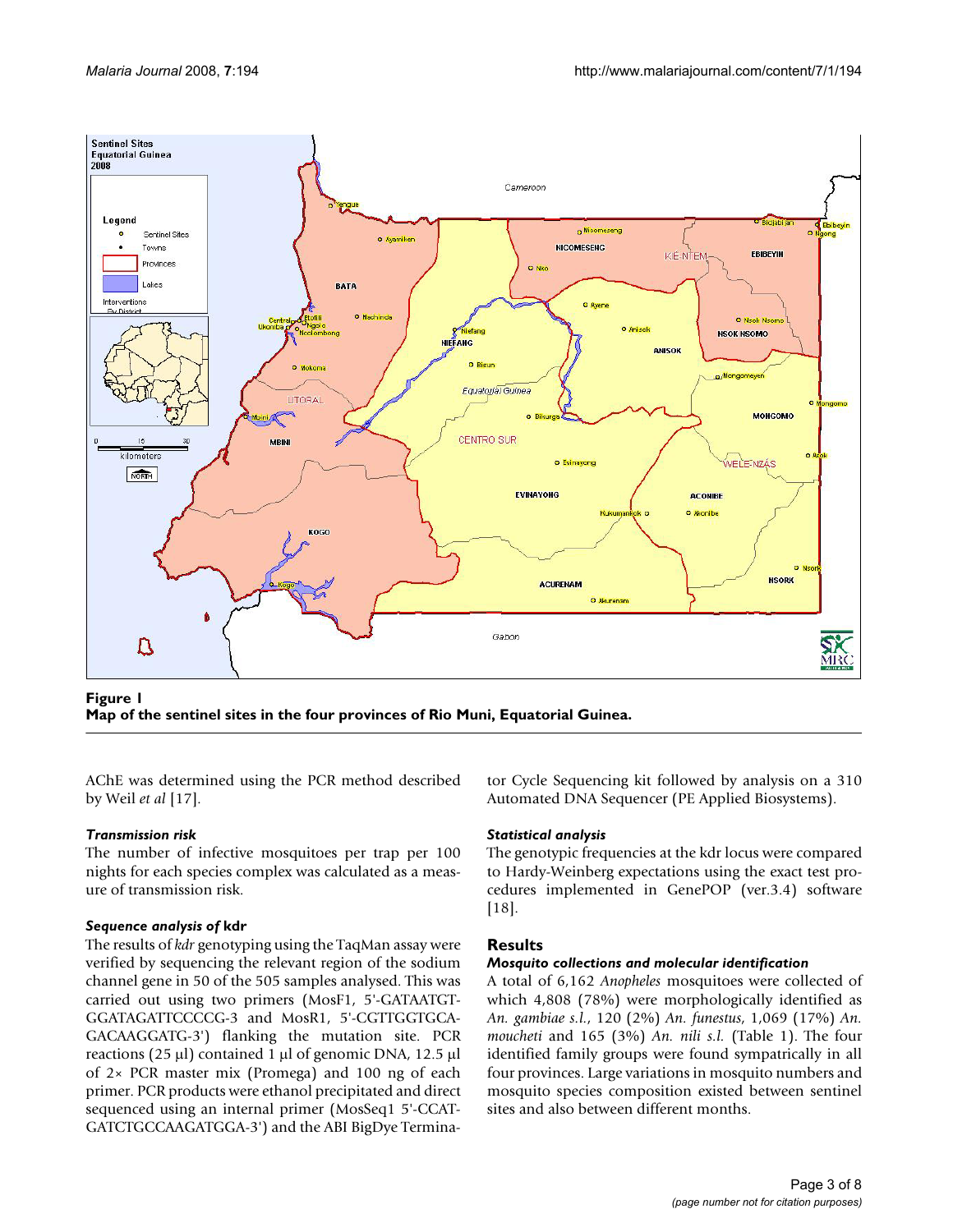| Table 1: Total number of anophelines caught per province |  |
|----------------------------------------------------------|--|
| December 2006-July 2007                                  |  |

| Province   | An. gambiae s.l. An. funestus An. moucheti An. nili s.l. |     |      |     |
|------------|----------------------------------------------------------|-----|------|-----|
| Centro Sur | 225                                                      | 3   | 382  | 26  |
| l itoral.  | 3262                                                     | 76  | 36   | 113 |
| Wele Nzas  | 580                                                      | 29  | 153  | 23  |
| Kie-Ntem   | 74 I                                                     | 12  | 498  | 3   |
| Total      | 4808                                                     | 120 | 1069 | 165 |

*Anopheles gambiae s.s.* and *Anopheles melas* were the only two members of the *An. gambiae* complex to be identified (n = 930). *An. gambiae s.s* was identified from 29 of the 30 sentinel sites and accounted for 776 of the *An. gambiae s.l.* identifications. *An. melas* was predominantly identified from the two coastal port cities of Cogo and Mbini where they made up  $88\%$  (n = 112) and 79% (n = 67) respectively of the total *An. gambiae s.l.* identified at these two sites. Two specimens were also collected from Yengue, a town in the north-west of Rio Muni, bordering on Cameroon. The S-molecular form of *An. gambiae s.s.* was found in all four provinces and the M-form, only in Litoral, where it accounted for 44% of identifications ( $n = 350$ ). The two forms were found sympatrically and no hybrids were identified.

*Anopheles moucheti* was the second most abundant vector accounting for 17% of the total and was identified from 22 sites. It was the only member of the *An. moucheti* group to be identified. *An. funestus* was collected from fourteen sentinel sites and was the only member of the *An. funestus* group to be identified and accounted for 2% of the total number of Anopheline mosquitoes caught.

*Anopheles nili s.l.* accounted for 3% of the total *Anopheles* population and was found at seven sentinel sites: Ayamiken, Ayene, Machinda, Ngong, Niefang, Nkue and Yengue. Of the 151 *An. nili s.l.* tested, 98 and 53 were identified as *Anopheles ovengensis* and *Anopheles carnevalei* respectively. *Anopheles carnevalei* was only identified from Yengue where it accounted for 50% of the total *An. nili* s.*l*. identified.

#### **Plasmodium falciparum** *sporozoite and transmission rates*

Sporozoite rates were 4.1% (n = 49) for *An. funestus*, 4.1% (n = 74) for *An. ovengensis*, 3.3% (n = 603) for *An. gambiae s.s.* and 1.6% (n = 126) for *An. moucheti*. The sporozoite rate for *An. melas* was 4.4% (n = 137). *Anopheles carnevalei* was not shown to be involved in transmission although numbers tested were low ( $n = 52$ ). The estimated number of *An. gambiae s.l., An. moucheti, An. nili s.l.* and *An. funestus* per window trap per 100 nights was 15.5, 3.4, 0.5 and 0.4 respectively. Using the species complex sporozoite prevalence (3.5%, 1.6% 2.6% and 4.1% respectively) the number of infective mosquitoes per trap per 100 nights for each species was 0.5, 0.06, 0.01 and 0.02 respectively.

# **Kdr** *allele frequencies in M and S molecular forms of* **An. gambiae** *s.s*

393 S and 113 M molecular forms of *An. gambiae s.s*. were analysed for the presence of *kdr-w* and *kdr-e* alleles using a recently described TaqMan assay (Table 2). The results using the new assay were compared with sequencing in a subset of 50 of the specimens analysed and the two methods were found to be in complete agreement. *Kdr-e* and *kdr-w* resistance alleles were present in S forms with a higher frequency of the *kdr-w* allele (59%) than the *kdr-e* allele (19%). Both alleles also occurred in the M-forms but at much lower frequencies of 9.7% for *kdr-w* and 1.8% for *kdr-e*. Both the *kdr-w* and *kdr-e* alleles were present in S form samples in all four provinces with frequencies of the *kdr-w* allele of 51% in Litoral, 47% in Centro Sur, 64% in Wele Nzas and 73% in Kie Ntem and frequencies of the *kdr-e* allele of 32% in Litoral, 24% in Centro Sur, 8% in Wele Nzas and 14% in Kie Ntem. The *kdr-w* and *kdr-e* alleles were found to co-occur in a single M form specimen and in 103 S form specimens (Table 2). Sample numbers were sufficient to compare *kdr* gene frequencies with Hardy Weinberg expectations in populations collected from a number of sites. These included Bata City in Litoral, Bisun in Centro Sur, Mongomeyen in Wele Nzas and Ebebiyin in Kie-Ntem. Genotypic frequencies of both M and S form populations in Bata City showed significant deviations from Hardy-Weinberg expectations with a heterozygote deficit ( $P < 0.001$ ). The same was true of the S form population in Bisun in this instance due to a heterozygote excess ( $P < 0.05$ ). The genotypic frequencies of the S form populations at the other two localities were not significantly different from Hardy Weinberg expectations (P  $= 1$  for the Mongomeyen population and  $P = 0.39$  for the Ebebiyin population).

#### *AChE resistance*

All 200 mosquitoes tested for insensitive AChE were found to be susceptible.

#### **Discussion**

*Anopheles gambiae s.l.* was shown to be the main vector within this geographical region with the other three species playing a relatively minor role due to their low densities. A sporozoite rate of 4.4% for *An. melas* indicates its involvement in malaria transmission in the two sentinel sites from which it was identified.

Previous studies in Equatorial Guinea have shown *An. gambiae s.l.* and *An. funestus* to be the main vectors of malaria [3-5]. Elsewhere in West and Central Africa *An.*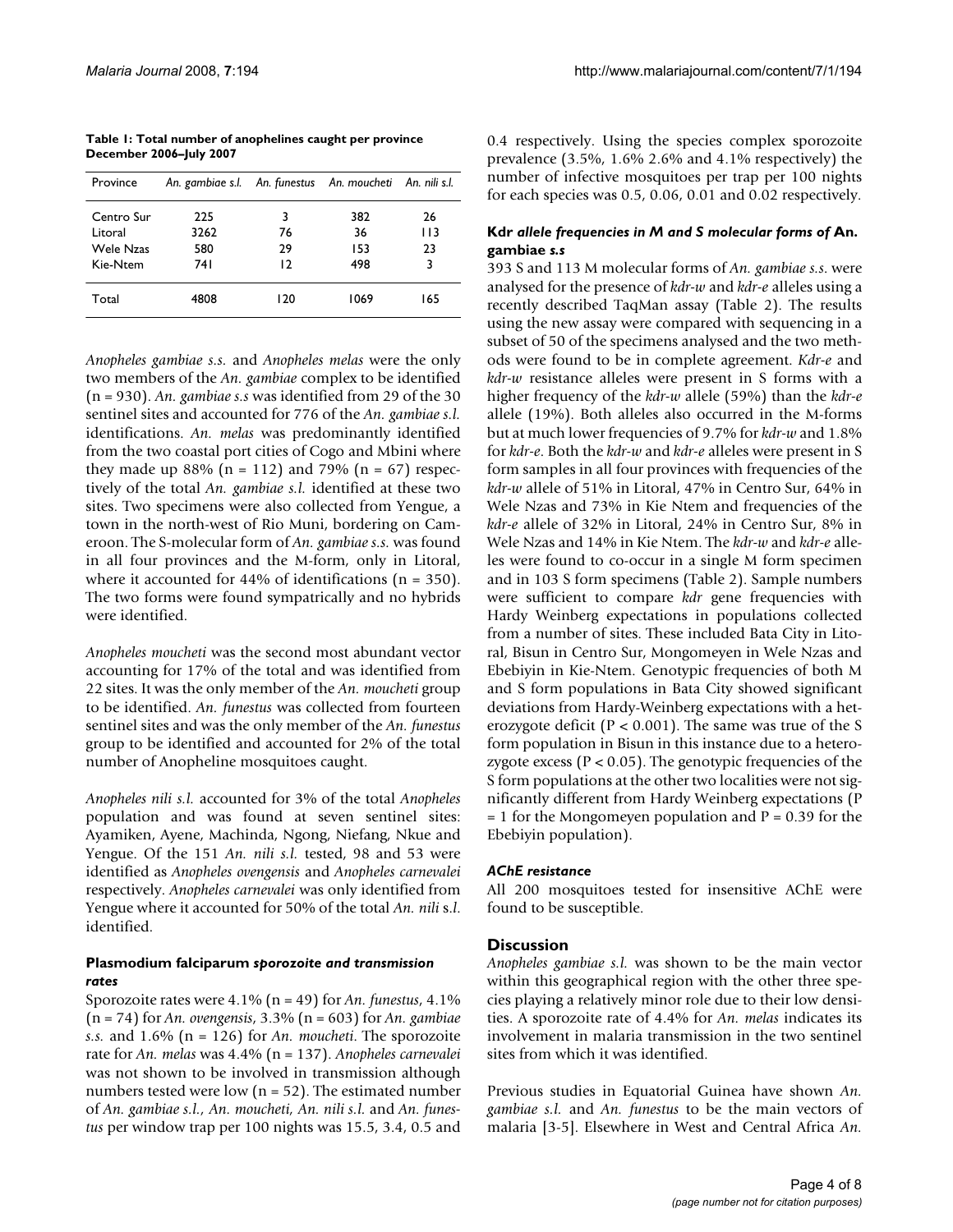| Province         | District         | Locality     | n              | molecular form | kdr genotypes  |                |                |                 |       |                |
|------------------|------------------|--------------|----------------|----------------|----------------|----------------|----------------|-----------------|-------|----------------|
|                  |                  |              |                |                | S/S            | S/Rw           | S/Re           | Rw/Rw           | Re/Re | Re/Rw          |
| Litoral          | Bata             | Yengue       | 25             | M              | 20             | 4              | T              | 0               | 0     | 0              |
|                  |                  |              | 33             | S              | 3              | 3              | 5              | $\overline{10}$ | 2     | 10             |
|                  |                  | Ayamiken     | 5              | S              |                | 3              |                | 0               | 0     | 0              |
|                  |                  | Machinda     |                | S              | 0              |                | 0              | 0               | 0     | 0              |
|                  | <b>Bata City</b> | Ngolo        | 9              | M              | 6              | 0              | 0              |                 |       |                |
|                  |                  |              | 29             | S              |                | 0              | 0              | $\mathbf{H}$    | 6     | Ш              |
|                  |                  | Etofili-Lubi | $\mathbf{I}$   | M              |                | 0              | 0              | 0               | 0     | 0              |
|                  |                  |              | 9              | S              | 0              | 0              | 0              | 6               |       | 2              |
|                  |                  | Centro       | $\overline{2}$ | S              | 0              | 0              | 0              | 0               | 0     | $\overline{a}$ |
|                  |                  | Ukomba       | 60             | M              | 51             | 9              | 0              | 0               | 0     | 0              |
|                  |                  |              | 12             | S              | 4              | ı              | 0              |                 |       | 5              |
|                  |                  | Ncolombong   | $\mathbf{H}$   | M              | 8              | $\overline{2}$ | 0              |                 | 0     | 0              |
|                  |                  |              | 9              | S              |                | $\mathbf 0$    | 0              | 2               | 2     | 4              |
|                  | Cogo             | Mbini        | 6              | M              | 4              |                | 0              | 0               | 0     | 0              |
|                  |                  |              | 5              | S              |                | 4              | 0              |                 | 0     | 0              |
|                  |                  | Cogo         |                | M              |                | 0              | 0              | 0               | 0     | 0              |
|                  |                  |              |                | S              | 0              | 0              | 0              |                 | 0     | 0              |
| Centro Sur       | Niefang          | Niefang      | 13             | S              | 0              | 3              | $\overline{2}$ | 2               | T     | 5              |
|                  |                  | <b>Bisun</b> | 48             | S              | 3              | 20             | 5              | 6               | 2     | 12             |
|                  | Evinayong        | Bicurga      | 5              | S              | 2              | $\overline{2}$ | 0              |                 | 0     | 0              |
|                  |                  | Evinayong    | 17             | S              | $\overline{2}$ | 3              |                | 7               | 0     | 4              |
|                  | Akurenam         | Akurenam     | 5              | S              |                | $\mathbf 0$    | 0              |                 | 0     | 3              |
| <b>Wele Nzas</b> | Anisok           | Ayene        | 23             | S              | 2              | $\mathbf{1}$   |                | 4               | 0     | 5              |
|                  |                  | Anisok       | 3              | S              | 0              | 0              | 0              | $\overline{2}$  | 0     |                |
|                  | Mongomo          | Mongomeyen   | 49             | S              | 4              | 9              | 2              | 9               | 0     | 5              |
|                  |                  | Mongomo      | 4              | S              | 0              | 0              | 0              | 4               | 0     | 0              |
|                  |                  | Asok         | L              | S              | 0              |                | 0              | 0               | 0     | 0              |
|                  | Nsork            | <b>Nsork</b> | $\mathbf{H}$   | S              |                | $\overline{2}$ | 0              | 7               | 0     |                |
|                  |                  | Aconibe      | 6              | S              | 0              | I              | I              | 3               | 0     |                |
| Kie-Ntem         | Micomiseng       | Nkue         | 17             | S              | $\overline{2}$ | 9              | $\overline{2}$ | $\overline{2}$  | 0     | 2              |
|                  | Ebebiyin         | Ngong        | 26             | S              | 0              | 6              | T              | 9               | 0     | 0              |
|                  |                  | Ebebiyin     | 49             | S              |                | $\mathbf 0$    | 0              | 29              |       | 8              |

#### **Table 2: Kdr genotype frequencies in** *An. gambiae s.s.* **in Rio Muni, 2006–2007**

*gambiae s.l., An. funestus, An. moucheti* and *An. nili s.l*. have been shown to be effective vectors with EIR rates ranging from 1–1000 infective bites per year recorded [19]. In this study, all four identified groups from Rio Muni have been shown to be involved in transmission of malaria with *An. gambiae s.s.* being the major vector. Although *An. funestus* was found to have the highest sporozoite rate, the number caught was very low hence it was not shown to be a major vector.

*Anopheles nili* has recently been described as a complex consisting of four member species based on morphological criteria: *An. nili, Anopheles somalicus, An. carnevalei* and *An. ovengensis* [12].*Anopheles carnevalei* is relatively rare in occurrence and has so far only been reported from the equatorial forests of Ivory Coast and Cameroon [\[20\]](#page-6-3) and from a village in Equatorial Guinea, Yengue [[21,](#page-6-4)22]. *Anopheles ovengensis* has been reported from southern Cameroon [[23](#page-6-5)]. The results of this study further provide proof of the distribution of *An. ovengensis* to extend throughout the northern part of Equatorial Guinea as was

suggested by Awono-Ambene [[23\]](#page-6-5) and confirms the presence of *An. carnevalei* in Yengue, a village in the north-west of the mainland where it was sympatric with *An. ovengensis*. These collections were all made from window traps thus indicating some degree of endophilic behaviour although previous studies suggest predominately exophilic habits [\[23\]](#page-6-5).

Resistance of mosquitoes to insecticides usually arises through one of two mechanisms, or a combination of the two; metabolic resistance due to increased production of detoxifying enzymes and target site resistance due to mutations in the sodium channel, acetylcholinesterase or GABA receptor [24]. *Kdr* is a target site resistance of the sodium channel and is one of the mechanisms conferring resistance to pyrethroid and DDT insecticides. Two mutations have been described, a leucine-phenylalanine substitution originally found in west-African *An. gambiae s.l*. [25] and a leucine-serine substitution found in east-African *An. gambiae s.l*. [26]. However, recent studies in Cameroon and Gabon have shown that these mutations are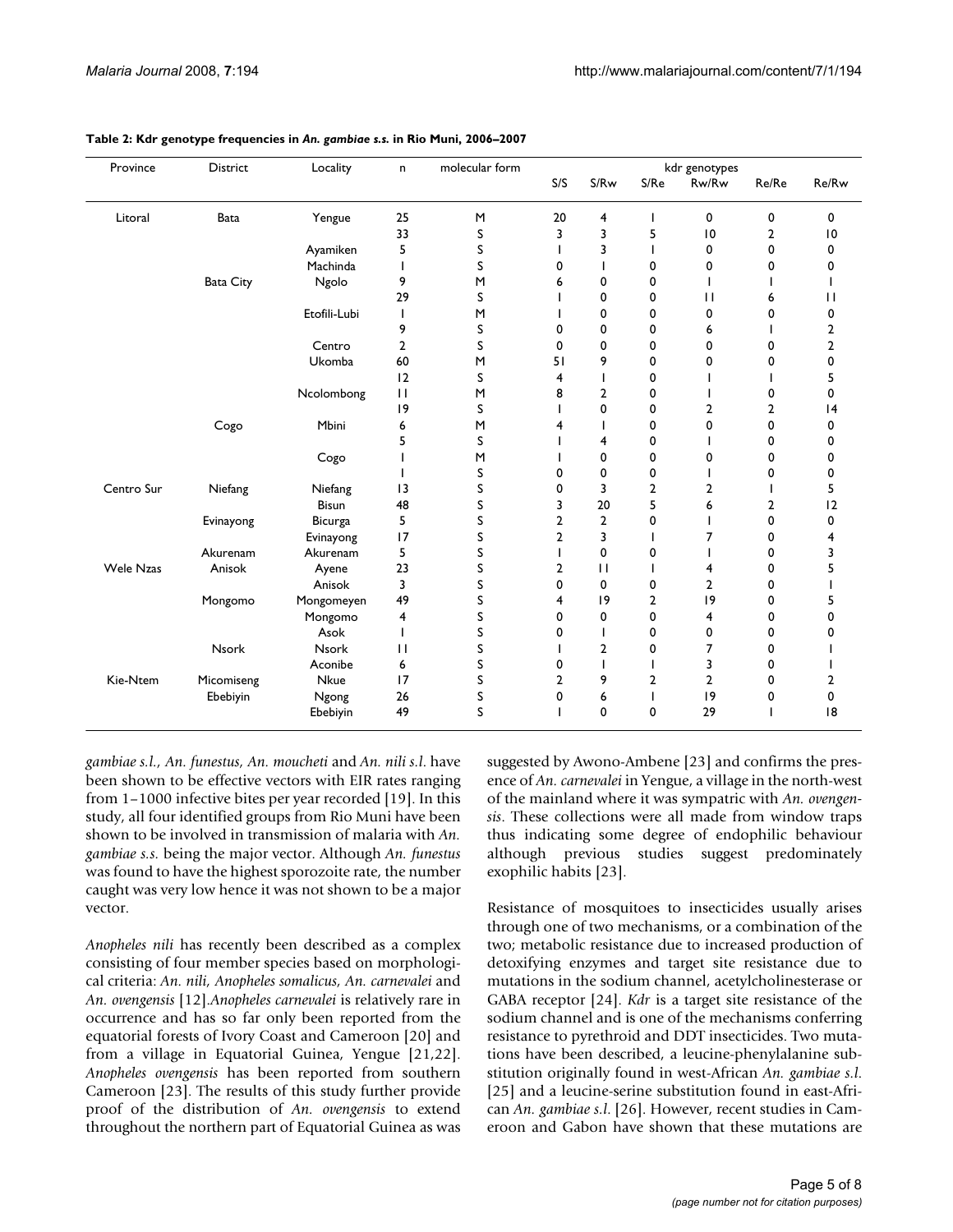not unique to these geographical regions and that there is considerable overlap with both being present in the same populations [[27](#page-7-0),28]. Both the resistance alleles were identified in the populations examined in this study. The *kdrw* and *kdr-e* alleles were present at low frequencies in M forms (9.7% and 1.8%) and in much higher frequencies in S forms with the frequency of the *kdr-w* allele 59% and the frequency of the *kdr-e* allele 19%. The observed gene frequencies are in close concordance with those reported recently in the neighbouring country of Cameroon where *kdr-w* and *kdr-e* alleles were present in M form populations at frequencies of 6.3% for *kdr-w* and 1.1% for *kdr-e* and in S form populations at frequencies of 52.7 and 13.9% [29]. This correlation in observed gene frequencies could indicate that the *kdr* alleles have migrated from Cameroon to Equatorial Guinea or vice versa. It would be interesting in future to sequence the sodium channel gene regions flanking the *kdr* locus, in particular intron I upstream of the mutation site, as this will provide evidence as to whether the *kdr* mutations have arisen once and spread between the two countries or represent independent mutation events. It may also reveal the extent of migration between populations in Equatorial Guinea and Cameroon. Interestingly the gene frequencies we observed on the mainland differ significantly from those seen on the island part of Equatorial Guinea, Bioko, where prior to the onset of the spray programme, 50% of the M-forms carried the *kdr-w* allele in either the homozygous or heterozygous form while it was completely absent in the S-form [30,2]. However, previous studies have suggested that *An. gambiae* populations on Bioko are to a large extent isolated from mainland populations [29].

As reported previously in the neighbouring countries of Cameroon and Gabon [28,29] we observed a large number of Re/Rw genotypes in the localities sampled in this study (26% of S form mosquitoes carried this genotype). Indeed this was the predominant genotype seen in S form mosquitoes after the Rw/Rw genotype (34%). A recent study has shown that this genotype confers a significant degree of resistance to DDT, although the level of resistance is not significantly greater than that conferred by Rw/Rw [29]. Significantly we also recorded this genotype in a single M form specimen. This result was confirmed by sequencing and to our knowledge represents the first report of this genotype in M form mosquitoes. Further screening for *kdr* in M form populations in Equatorial Guinea will reveal the extent of this genotype in the M form but this initial study indicates it may be currently found at an extremely low frequency.

In the Bata City area of Litoral both M and S populations showed significant deviations from Hardy-Weinberg expectations ( $P < 0.001$ ) and this was due to a heterozygote deficit. As *kdr* is a recessive trait [25,26] and only homozygous genotypes express the resistance phenotype, studies need to be implemented to determine the origin of the insecticide selection pressure as is observed from the high frequency of homozygous resistant individuals in Bata City before IRS. Clearly the presence of both *kdr-e* and *kdr-w* alleles at high frequencies in these populations may have implications for the effectiveness of the current vector control programme which is based on pyrethroid insecticides.

AChE is the target site of organophosphates and carbamate insecticides and insensitive AChE in mosquitoes coincides with high insecticide resistance to these insecticide classes. No insensitive AChE was detected in this baseline study indicating continued efficacy of these insecticide classes. Coleman *et al* [31] reviewed published insecticide resistance data in Africa and found eight sites with reported carbamate resistance and 13 sights with organophosphate resistance. They attributed this to the limited application of carbamates and organophophates in large-scale vector control and the lack of resistance monitoring.

This study provides contemporary information on the distribution of malaria species and their role in malaria transmission in Rio Muni, Equatorial Guinea. It also provides useful information on measures of insecticide resistance for the vector control programme. Pyrethroids have been selected as the insecticide of choice for the first spray round due to its low toxicity in humans, its longer residual effect and for cost efficacy and procurement implications. WHO susceptibility tests in 2000 showed resistance to DDT but susceptibility to both deltamethrin and permethrin [5,32]. In bioassays conducted in 2007 with alphacypermethrin (Fendona), there was 95.5% mortality in the exposed group by the end of the observation period (24 hrs) (personnel communication M. Torrez 2007). In West Africa, large scale agricultural pyrethroid use has resulted in very high insecticide resistance [3]. However in Equatorial Guinea pyrethroids have not been widely used as an agricultural insecticide. Therefore this studies findings of *kdr* mutations at such high frequency in mosquito populations in Equatorial Guinea (particularly in S form populations) is unexpected. Nevertheless, the presence of *kdr* alleles at the observed frequencies could impact on the choice of insecticide for future spray rounds and will require ongoing monitoring and evaluation to ensure the chosen insecticide remains effective, a process the EGMCI has put in place. Carbamates remain a viable alternative in the absence of insensitive AChE and have been successfully used in a number of spray programmes including on the island of Bioko and in Mozambique [2,33]. Further biochemical testing is planned to determine whether or not other resistant mechanisms are present in the mos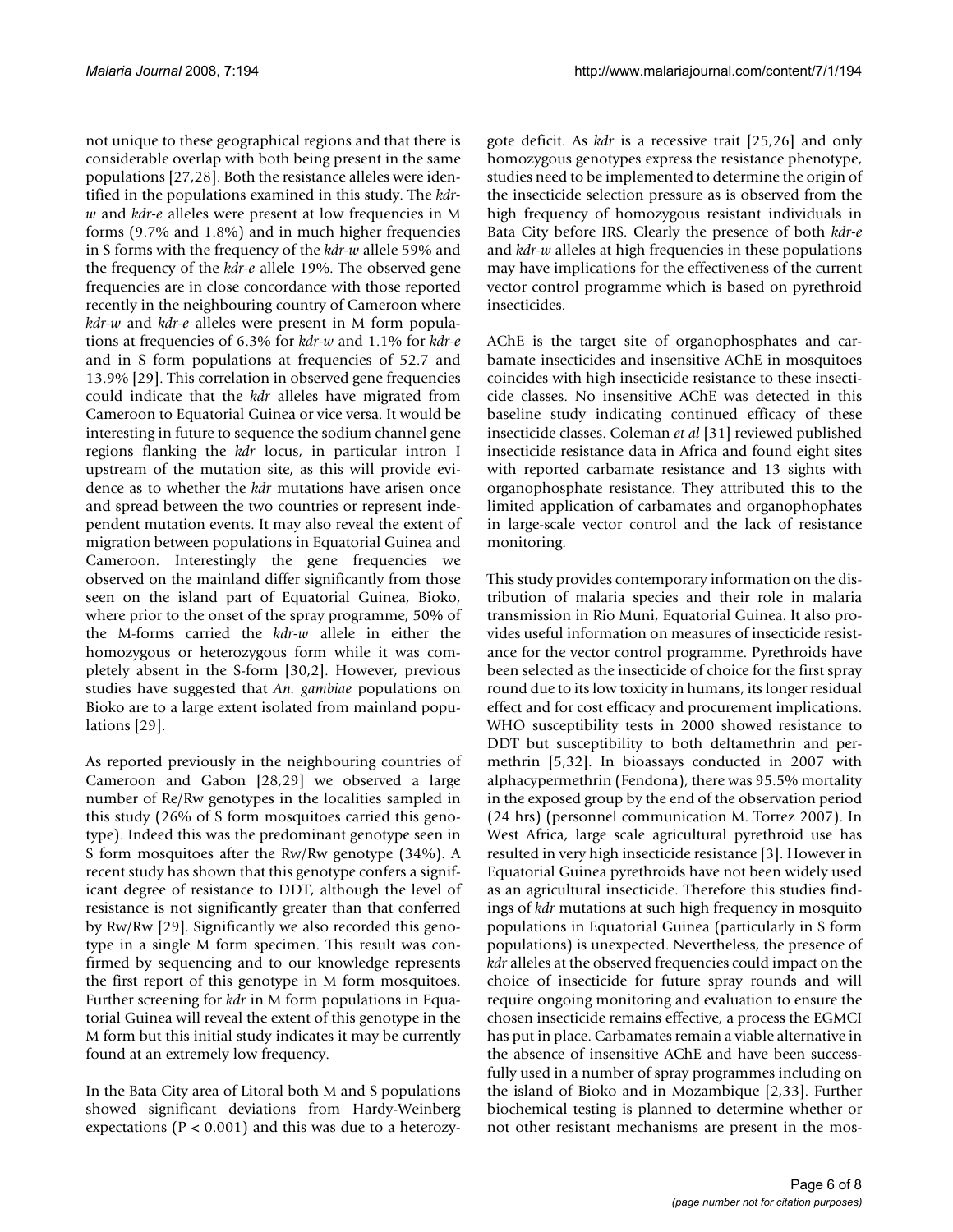quito populations and to assess if these develop as a result of selection pressure exerted by the IRS and ITN vector control operations.

# **Competing interests**

The authors declare that they have no competing interests.

#### **Authors' contributions**

FCR co-designed the study, carried out laboratory analyses of mosquitoes, participated in data analysis and interpretation and was involved in the drafting of the manuscript. CB carried out *kdr* laboratory analyses, analysed and interpreted the *kdr* results and assisted in the drafting of the manuscript. MT carried out the susceptibility assays and contributed to the drafting of the manuscript. DG managed the database, assisted with the analysis of results and contributed to the manuscript. VR assisted with laboratory analyses and helped draft the manuscript. LY was responsible for the IRS programme, monitoring of window traps and helped draft the manuscript. AE was responsible for the window trap collections and preparation of mosquitoes for analysis and helped draft the manuscript. CS was responsible for the overall management of the control programme and assisted in drafting the manuscript. PM assisted with mosquito collections and helped draft the manuscript. RM helped draft the manuscript and critical evaluation thereof. IK co-designed and coordinated the study and was involved in the drafting of the manuscript and critical evaluation thereof. All authors read and approved the manuscript.

#### **Acknowledgements**

The authors would like to thank Drs Adel Chaouch, Brian Linder and Susan Rynard from Marathon Oil Company for their encouragement and constructive participation in the EGMCI; Dr Gloria Nseng, Director of the National Malaria Control Programme in Equatorial Guinea for her oversight and direction of the malaria control efforts in the country and Mr Simon Abaga, Ministry of Health and Social Welfare Entomologist, for his support of field-based activities; Jaime Kuklinski, Ruben Biebeda and Blas Abeso from One World Development Group International (OWDGI) for the collection of mosquitoes and management of vector monitoring component of the fieldwork in the EGMCI; Natashia Morris for the preparation of the map; Dr Mike Coleman for his interest and support in this project and Inbarani Naidoo for critically reading the manuscript.

#### **References**

- <span id="page-6-0"></span>Kleinschmidt I, Sharp BL, Benavente L, Schwabe C, Torrez M, Kuklinski J, Morris N, Raman J, Carter J: **Reduction in infection with** *Plasmodium falciparum* **[one year after the introduction of](http://www.ncbi.nlm.nih.gov/entrez/query.fcgi?cmd=Retrieve&db=PubMed&dopt=Abstract&list_uids=16760506) [malaria control interventions on Bioko Island, Equatorial](http://www.ncbi.nlm.nih.gov/entrez/query.fcgi?cmd=Retrieve&db=PubMed&dopt=Abstract&list_uids=16760506) [Guinea.](http://www.ncbi.nlm.nih.gov/entrez/query.fcgi?cmd=Retrieve&db=PubMed&dopt=Abstract&list_uids=16760506)** *Am J Trop Med Hyg* 2006, **74:**972-978.
- 2. Sharp BL, Ridl FC, Govender D, Kuklinski J, Kleinschmidt I: **[Malaria](http://www.ncbi.nlm.nih.gov/entrez/query.fcgi?cmd=Retrieve&db=PubMed&dopt=Abstract&list_uids=17474975) [vector control by indoor residual insecticide spraying on the](http://www.ncbi.nlm.nih.gov/entrez/query.fcgi?cmd=Retrieve&db=PubMed&dopt=Abstract&list_uids=17474975) [tropical island of Bioko, Equatorial Guinea.](http://www.ncbi.nlm.nih.gov/entrez/query.fcgi?cmd=Retrieve&db=PubMed&dopt=Abstract&list_uids=17474975)** *Malar J* 2007, **6:**52.
- 3. Molina R, Benito A, Roche J, Blanca F, Amele C, Sanchez A, Alvar J: **Baseline entomological data for a pilot malaria control programme in Equatorial Guinea.** *J Med Entomol* 1993, **3:**622-624.
- 4. Roche J, Ayecaba S, Amela C, Alvar J, Benito A: **Epidemiological characteristics of malaria in Equatorial Guinea.** *Res Rev Parasitol* 1996, **56:**99-104.
- 5. Molina R, Benito A, Blanca F, Roche J, Otunga B, Alvar J: **The Anopheles of Equatorial Guinea. Ethology and susceptibility studies.** *Res Rev Parasitol* 1996, **56(2–3):**105-110.
- 6. Gillies MT, De Meillon BL: *The Anophelinae of Africa south of the Sahara* Publication of the South African Institute for Medical Research, Johannesburg; 1968:54.
- 7. Gillies MT, Coetzee M: *A Supplement to the Anophelinae of Africa South of the Sahara (Afrotropical Region)* Publication of the South African Institute for Medical Research, Johannesburg; 1987:55.
- 8. Hervy JP, Le Goff G, Geoffroy JP, Herve L, Manga L, Brunhes J: **The Anopheline mosquitoes of the Afrotropical region. An identification and training software.** *ORSTROM edition. Serie Didactiques. Paris, France (in French, English and Portuguese)* 1998.
- <span id="page-6-1"></span>9. Collins FH, Mendez MZ, Rasmussen MO, Mehaffey PC, Bensansky NJ, Finnerty V: **A ribosomal RNA gene probe differentiates member species of the** *Anopheles gambiae* **[complex.](http://www.ncbi.nlm.nih.gov/entrez/query.fcgi?cmd=Retrieve&db=PubMed&dopt=Abstract&list_uids=2886070)** *Am J Trop Med Hyg* 1987, **37:**37-41.
- <span id="page-6-2"></span>10. Scott JA, Brogdon WG, Collins FH: **Identification of single specimens of the** *Anopheles gambiae* **[group by polymerase chain](http://www.ncbi.nlm.nih.gov/entrez/query.fcgi?cmd=Retrieve&db=PubMed&dopt=Abstract&list_uids=8214283) [reaction.](http://www.ncbi.nlm.nih.gov/entrez/query.fcgi?cmd=Retrieve&db=PubMed&dopt=Abstract&list_uids=8214283)** *Am J Trop Med Hyg* 1993, **49:**520-529.
- 11. Koekemoer LL, Kamau L, Hunt RH, Coetzee M: **A cocktail polymerase chain reaction assay to identify members of the** *Anopheles funestus* **(Diptera: Culicidae) group.** *Am J Trop Med Hyg* 2002, **6:**804-811.
- 12. Kengne P, Awono-Ambene P, Antonio-Nkondjio C, Simard F, Fontenille D: **Molecular identification of the** *Anopheles nili* **[group of](http://www.ncbi.nlm.nih.gov/entrez/query.fcgi?cmd=Retrieve&db=PubMed&dopt=Abstract&list_uids=12680928) [African malaria vectors.](http://www.ncbi.nlm.nih.gov/entrez/query.fcgi?cmd=Retrieve&db=PubMed&dopt=Abstract&list_uids=12680928)** *Med Vet Entomol* 2003, **17:**67-74.
- 13. Kengne P, Awono-Ambene P, Awono-Ambene HP, Simard F, Awolola TS, Fontenille D: **Molecular differentiation of three closely related members of the mosquito species complex,** *Anopheles moucheti***[, by ribosomal DNA polymorphism.](http://www.ncbi.nlm.nih.gov/entrez/query.fcgi?cmd=Retrieve&db=PubMed&dopt=Abstract&list_uids=17550437)** *Med Vet Entomol* 2007, **21:**177-082.
- 14. Fanello C, Santolamazza F, della Torre A: **Simultaneous identification of species and molecular forms of the** *Anopheles gambiae* **[complex by PCR-RFLP.](http://www.ncbi.nlm.nih.gov/entrez/query.fcgi?cmd=Retrieve&db=PubMed&dopt=Abstract&list_uids=12510902)** *Med Vet Entomol* 2002, **16:**461-464.
- Bass C, Nikou D, Donnelly MJ, Williamson MS, Ranson H, Ball A, Vontas J, Field LM: **Detection of knockdown resistance (***kdr***) mutations in** *Anopheles gambiae***[: a comparison of two new high](http://www.ncbi.nlm.nih.gov/entrez/query.fcgi?cmd=Retrieve&db=PubMed&dopt=Abstract&list_uids=17697325)[throughput assays with existing methods.](http://www.ncbi.nlm.nih.gov/entrez/query.fcgi?cmd=Retrieve&db=PubMed&dopt=Abstract&list_uids=17697325)** *Malar J* 2007, **6:**111.
- 16. Bass C, Nikou D, Blagborough AM, Williamson MS, Vontas J, Sinden RE, Field LM: **PCR-based detection of** *Plasmodium* **in** *Anopheles* **[mosquitoes: a comparison of a new high-throughput assay](http://www.ncbi.nlm.nih.gov/entrez/query.fcgi?cmd=Retrieve&db=PubMed&dopt=Abstract&list_uids=18793416) [with existing methods.](http://www.ncbi.nlm.nih.gov/entrez/query.fcgi?cmd=Retrieve&db=PubMed&dopt=Abstract&list_uids=18793416)** *Malar J* 2008, **7:**177.
- 17. Weil M, Malcolm C, Chandres F, Mogensen K, Berthomieu A, Marquine M, Raymond M: **The unique mutation in** *ace-1* **[giving high](http://www.ncbi.nlm.nih.gov/entrez/query.fcgi?cmd=Retrieve&db=PubMed&dopt=Abstract&list_uids=14728661) [insecticide resistance is easily detectable in mosquito vec](http://www.ncbi.nlm.nih.gov/entrez/query.fcgi?cmd=Retrieve&db=PubMed&dopt=Abstract&list_uids=14728661)[tors.](http://www.ncbi.nlm.nih.gov/entrez/query.fcgi?cmd=Retrieve&db=PubMed&dopt=Abstract&list_uids=14728661)** *Insect Mol Biol* 2004, **13(1):**1-7.
- 18. Raymond M, Rousset F: **GENEPOP (version 1.2): Population genetics software for exact tests and ecumenicism.** *J Heredity* 1995, **86:**248-249.
- 19. Fontenille D, Simard F: **Unravelling complexities in human malaria transmission dynamics in Africa through comprehensive knowledge of vector populations.** *Comparative Immunology, Microbiology and Infectious Disease* 2004, **27:**357-375.
- <span id="page-6-3"></span>20. Brunhes J, Le Goff G, Geoffroy B: **Afro-Tropical anopheline mosquitoes. 111. Description of three new species:** *Anopheles carnevalei* **sp. Nov.,** *An. hervyi* **sp. Nov., and** *An. dualaensis* **sp. Nov., and resurrection of** *An. rageaui* **[Mattingly and Adam.](http://www.ncbi.nlm.nih.gov/entrez/query.fcgi?cmd=Retrieve&db=PubMed&dopt=Abstract&list_uids=10612618)** *J Am Mosq Control Assoc* 1999, **15(4):**552-558.
- <span id="page-6-4"></span>21. Cano J, Nzambo S, Buatiche JN, Ondo-Esono M, Micha F, Benito A: *Anopheles (Cellia) carnevalei* **[in Equatorial Guinea \(West](http://www.ncbi.nlm.nih.gov/entrez/query.fcgi?cmd=Retrieve&db=PubMed&dopt=Abstract&list_uids=14710750) [Central Africa\)\).](http://www.ncbi.nlm.nih.gov/entrez/query.fcgi?cmd=Retrieve&db=PubMed&dopt=Abstract&list_uids=14710750)** *J Am Mosq Control Assoc* 2003, **19(4):**435-437.
- Cano J, Descalzo MA, Moreno M, Chen Z, Nzambo S, Bobuakasi L, Buatiche JN, Ondo M, Micha F, Benito A: **[Spatial variability in the](http://www.ncbi.nlm.nih.gov/entrez/query.fcgi?cmd=Retrieve&db=PubMed&dopt=Abstract&list_uids=16556321) density, distribution and vectorial capacity of anopheline [species in a high transmission village \(Equatorial Guinea\).](http://www.ncbi.nlm.nih.gov/entrez/query.fcgi?cmd=Retrieve&db=PubMed&dopt=Abstract&list_uids=16556321)** *Malar J* 2006, **5:**21.
- <span id="page-6-5"></span>23. Awono-Ambene HP, Kengne P, Simard F, Antonio-Nkondjia C, Fontenille D: **Description and bionomics of** *Anopheles (Cellia) ovengensis* **(Diptera: Culicidae), a new malaria vector species of the** *Anopheles nili* **[group from south Cameroon.](http://www.ncbi.nlm.nih.gov/entrez/query.fcgi?cmd=Retrieve&db=PubMed&dopt=Abstract&list_uids=15311444)** *J Med Entomol* 2004, **41(4):**561-568.
- 24. Hemingway J, Hawkes NJ, McCarroll L, Ranson H: **[The molecular](http://www.ncbi.nlm.nih.gov/entrez/query.fcgi?cmd=Retrieve&db=PubMed&dopt=Abstract&list_uids=15242706) [basis of insecticide resistance in mosquitoes.](http://www.ncbi.nlm.nih.gov/entrez/query.fcgi?cmd=Retrieve&db=PubMed&dopt=Abstract&list_uids=15242706)** *Insect Biochem Mol Biol* 2004, **34:**653-665.